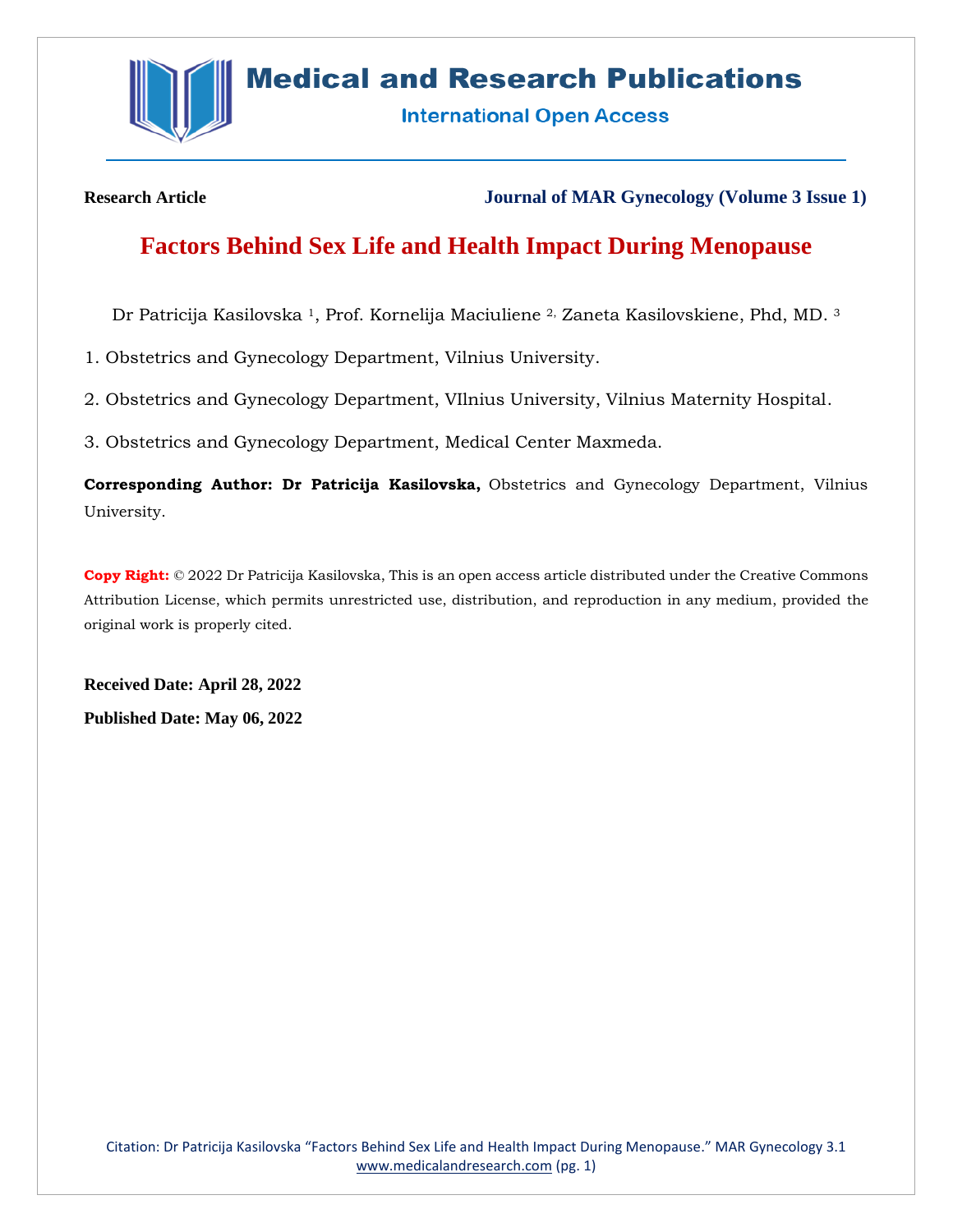## *Abstract*

*The aim of the study is to find out the characteristics of sex life and the factors that affect women's health during menopause.*

*To achieve this aim, the following tasks have been set:*

*1. To analyse the characteristics of sex life and health disorders during menopause in the study group of women (45-60 years), as well as the distribution of symptoms.*

*2. To determine the effect of hormones on the sex life of women during menopause.* 

*3. To find out what are the most effective measures to relieve menopausal symptoms, and what is their distribution in the study group.* 

*4. To find out the influence of vulvovaginal atrophy and its treatment methods on a woman's sex life.* 

*Methods: The study included 45-60 years old women experiencing menopause, who agreed to participate in the study. They completed a questionnaire and performed a hormone test to determine oestrogen, progesterone and testosterone levels. The symptoms of sexual dysfunction in both hormone replacement therapy (HRT) and non-hormone replacement therapy women were assessed. Vulvovaginal atrophy has been assessed based on women's complaints and during gynaecological examination. Women with vulvovaginal atrophy diagnosis were divided into three groups according to the different treatments used in this study: Group 1 – patients treated with hyaluronic acid injection, Group 2 – patients treated with oestrogen suppositories, and Group 3 – patients treated with platelet-rich plasma (PRP) method. The differences were assessed as statistically significant when the confidence level was p<0.05. The results are presented in tables and diagrams.* 

*Results: When assessing the duration of menopause, a relationship has been established between the duration of menopause and sexual dysfunction (p<0.05). The incidence of vasomotor and psychological symptoms was assessed as statistically significant when comparing the number of correspondents and the incidence of symptoms in the respective groups. Women with a menopausal period of more than five years had more pronounced symptoms of sexual dysfunction.*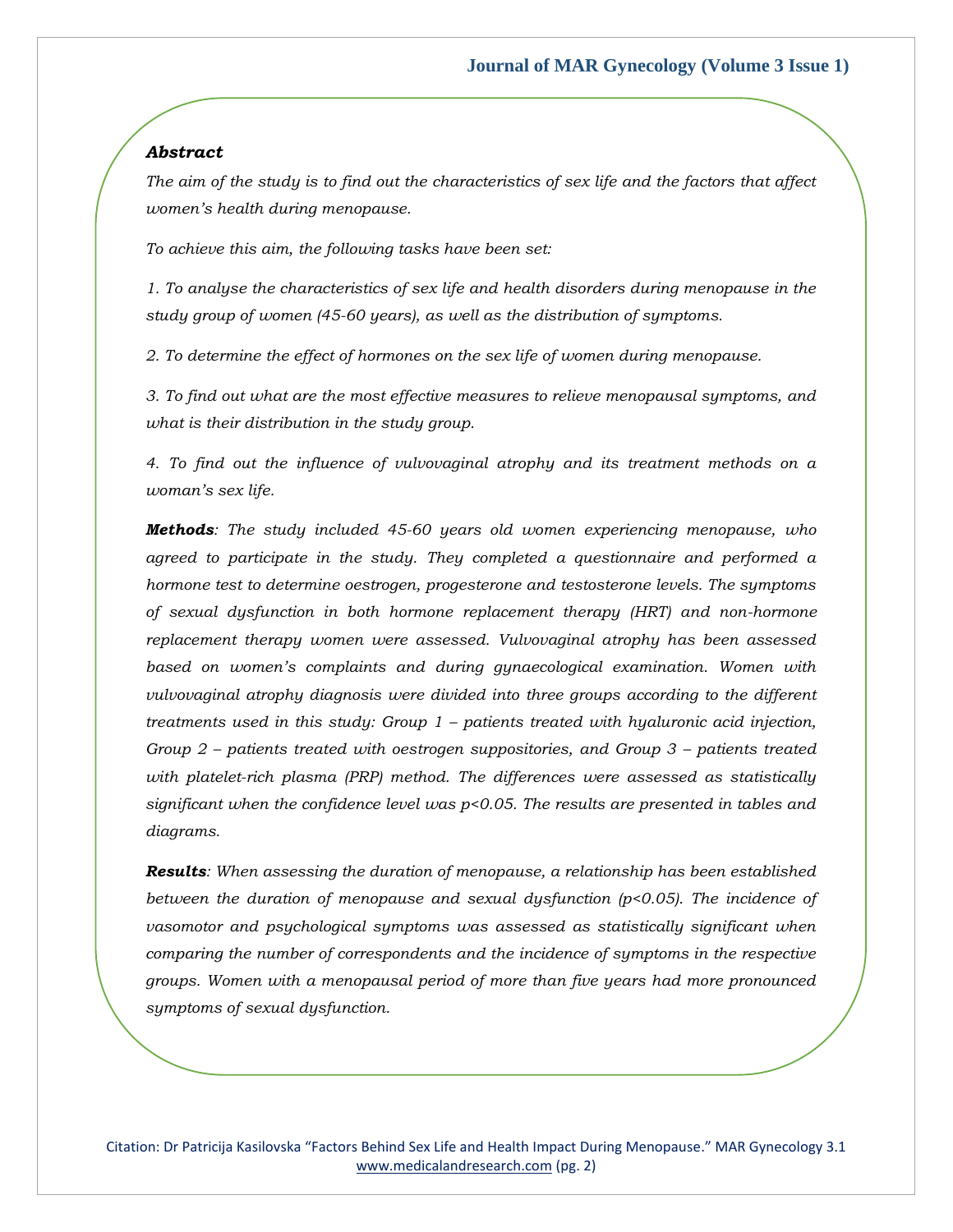*Assessing the impact of alcohol consumption on quality of life, it was observed that women who use alcohol in moderation and regularly (73.4% (n = 138)) have more pronounced psychological*  symptoms. The results of the study showed that women with higher education  $(90\% (n = 72))$ *were more likely to choose HRT, while women with post-secondary education were less likely to choose this therapy (18% (n = 17)). Assessing the symptoms of sexual dysfunction, it was found that women who received hormone replacement therapy had fewer symptoms of sexual dysfunction than those who did not. The analysis of the collected data showed that women with younger partners (30-40 years) have better quality sexual intercourse.*

*Hyaluronic injections and the use of platelet-rich plasma may be an alternative treatment for vuvlovaginal atrophy in women who refuse ormone therapy.* 

*Keywords: menopause, sexual dysfunction, hyaluronic acid, platelet rich plasma, female health, vulvovaginal atrophy, menopausal symptoms.*

## **Abbreviations:**

- PRP Platelet Rich Plasma
- HA Hyaluronic Acid
- HRT Hormone Replacement Therapy

## **Introduction**

Menopause is the end of menstruation and happens when the ovarian follicles stop functioning. Menopause is diagnosed clinically after 12 months after a woman's last period. [2]. Menopause can happen naturally, surgically, or medically. The number of women aged 50 and over is fast increasing: there were 467 million women aged 50 and over in 1990, and by 2030, that number will have risen to almost 1,200 million. [2]. Menopause affects the majority of women between the ages of 40 and 58 with a median age of 51 years [6]. Because of rising life expectancy, nearly a third of a woman's life is spent after menopause, which has an impact on her health and quality of life [5].

During menopause, the majority of women have particular symptoms. The only symptoms directly connected with menopause are vasomotor symptoms such as night sweats and hot flushes, which occur in 60-80% of menopausal women [12]. The majority of women consider these symptoms to be moderate or severe [13]. Women in menopause can be encouraged to take care of themselves and manage or treat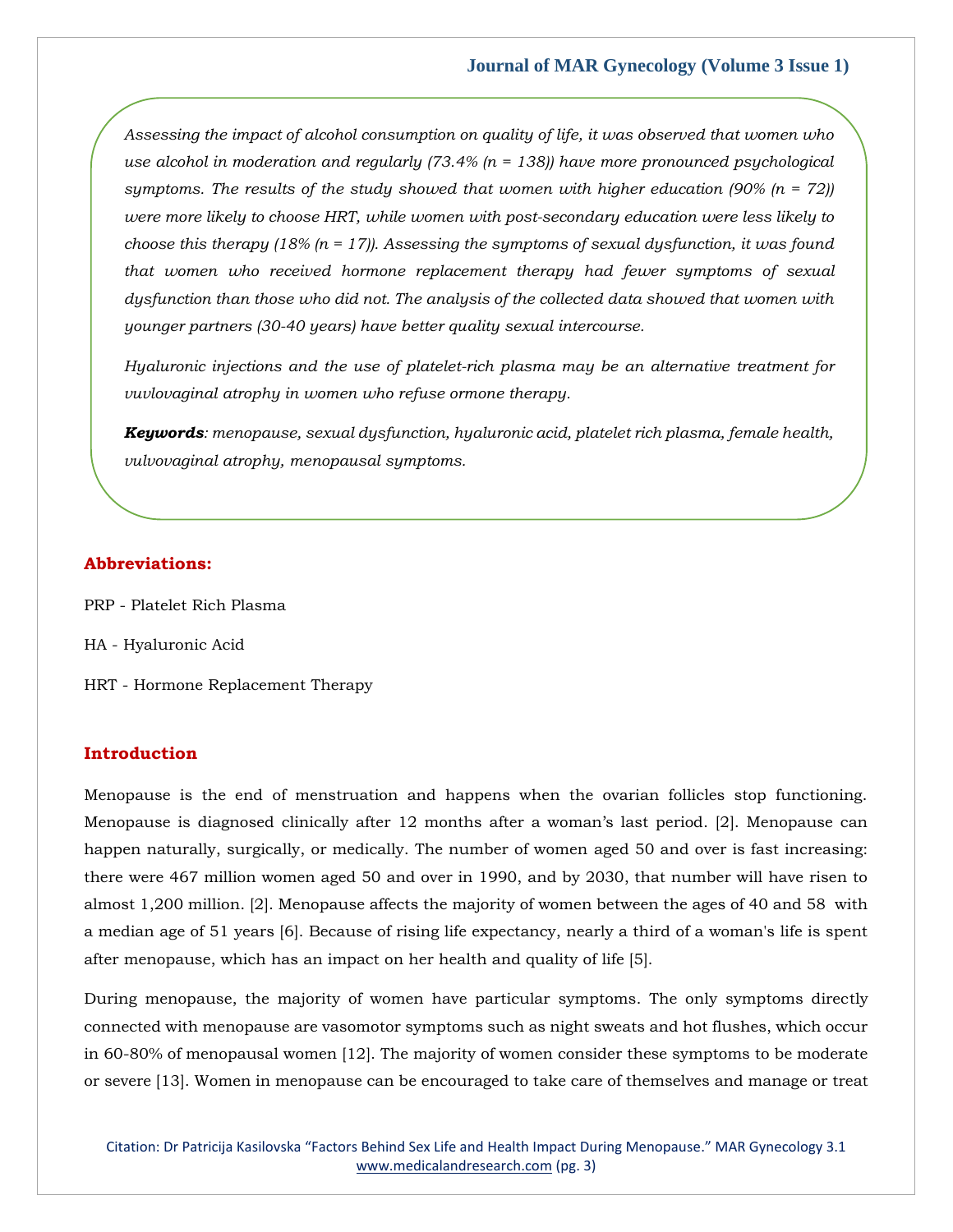their symptoms if they have access to reliable information cducational materials [15]. Most women have minimal comprehension about menopause, according to studies [17, 18].

Oestrogen deficiency is linked to symptomatic vulvovaginal atrophy.Lactobacilli, an acid-producing bacteria that play a critical role in maintaining a normal vaginal epithelium pH (3.8-4.5) throughout menopause, decrease as oestrogen levels diminish [1]. The vaginal epithelium becomes more basic when lactobacilli diminish, resulting in a change in vaginal flora. It has been discovered that greater bacterial diversity is linked to increased vaginal dryness symptoms [28].

Vulvovaginal atrophy is frequently accompanied by decreased sebaceous gland secretions and vaginal lubrication during sexual stimulation [1]. Vulvovaginal atrophy causes pain during sexual intercourse, which leads to avoidance of sexual engagement [30]. Sexuality is important in menopausal women, however, sexual dysfunction increases with age. Deterioration in sexual function due to age can significantly impair quality of life, so it is important for physicians to recognise sexual dysfunction in order to provide effective care for menopausal women. Sexual dysfunction can result from a variety of factors, including psychosocial factors, side effects of medications, vulvovaginal atrophy, chronic illness, or hypoactive sexual desire disorder. Once the etiology has been elucidated it will be possible to select the appropriate treatment.

In the REVIVE (Real Women's Views on Treatment Options for Menopausal Vaginal Changes) study, 63 percent of women with symptomatic vulvovaginal atrophy said their symptoms made it difficult to enjoy sexual intercourse, and 47 percent of partnered women said it made their relationship difficult [31, 4]. Due to symptoms associated with vulvovaginal atrophy, 12 percent of women without a partner said they were not looking for a sexual relationship. Similarly, 75% of women in the Vaginal Health: Insights, Views, and Attitudes (VIVA) research felt that vaginal discomfort had a negative impact on their sex life [10]. Despite the significant frequency of symptomatic vulvovaginal atrophy in midlife and postmenopausal women, nearly half of them say they never talk to their doctor about how the symptoms affect their quality of life. Worryingly, only 7% of women said their healthcare practitioner had ever brought up the subject of vulvovaginal atrophy with them [1, 31, 4]. Patients should be questioned about symptoms of sex life satisfaction, and health care clinicians should be cautious when inquiring about it.

Sexuality has an impact on one's quality of life, as well as a woman's emotional and psychological wellbeing. Sexual dysfunction is frequently related with the menopausal transition,, which negatively influence vaginal mucosa elasticity, vaginal secretions, and result in vaginal atrophy and pain during sexual intercourse [1]. Younger women with partners who are more prone to intimate sexual activity, have a lower body mass index, are married, and have better emotional well-being [29].

During menopause, women with higher education have better physical and mental health records, reflecting quality of life, compared to women with post-secondary or secondary education [3]. Women,

Citation: Dr Patricija Kasilovska "Factors Behind Sex Life and Health Impact During Menopause." MAR Gynecology 3.1 [www.medicalandresearch.com](http://www.medicalandresearch.com/) (pg. 4)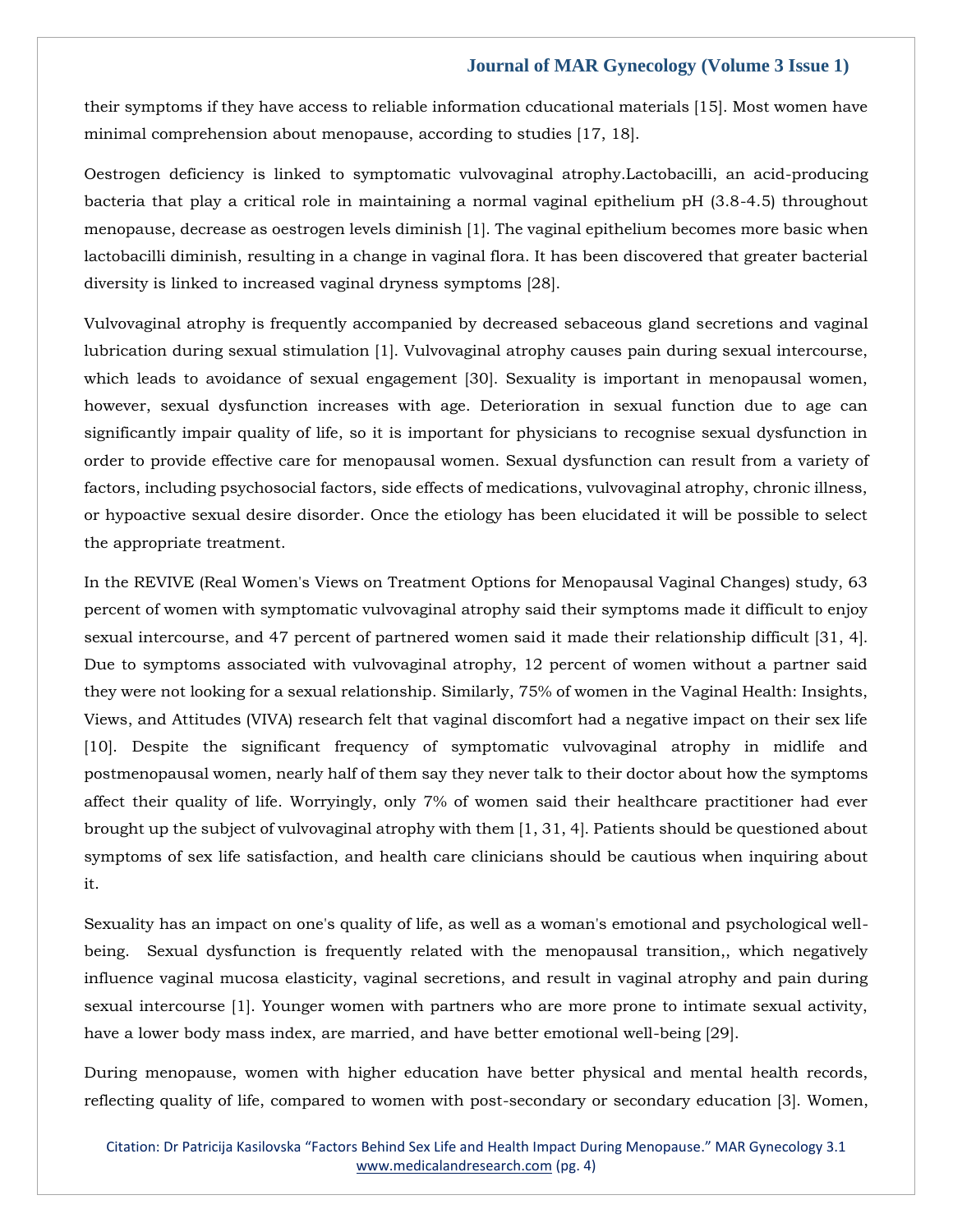even those who do not report vaginal dryness as a frustrating symptom, have poorer mental health composites, as well as poorer emotional well-being and social life [3].

For symptomatic vulvovaginal atrophy, local vaginal oestrogen therapy is advised as the treatment of choice [24]. Vaginal creams, pills, and rings are available in low dose vaginal oestrogen formulations. These formulations have minimal systemic absorption and are ineffective for the alleviation of vasomotor symptoms [1]. In women taking low-dose local oestrogen therapy, any uterine bleeding should be thoroughly evaluated. Water-based lubricants and moisturisers are available over the counter to help relieve symptoms for women who refuse hormonal therapy.

There are no testosterone formulations licensed for the treatment of poor sexual function in women at this time. Free and total serum testosterone levels are unrelated to the results of female sexual function assessments [49].

Platelet-rich plasma (PRP) injection is another successful treatment for vulvovaginal atrophy. Due to high concentrations of autologous growth factors, platelet-rich plasma treatment seeks to increase the potential of the human body to repair spontaneously by enhancing neovascularisation and collagen formation [7]. The autologous and dependable nature of this preparation are its key advantages [8, 9]. In the literature, there have been cases of gynaecological PRP therapy [8, 9]. Atrophic diseases such lichen sclerosus of the vagina, stress urine incontinence, episiotomy scars, and vaginal lubrication issues have all been treated with PRP [8]. O-Shot was the name given to this therapy by Charles Runels, who initially employed it to treat women's sexual dysfunction. [9] The injection of platelet-rich plasma (PRP) into the G-spot has been demonstrated to increase sexual function. Phase coordination, which includes the desire, arousal, and orgasm phases of the sexual response cycle, is used to classify sexual disorders [14]. Craving (arousal) and orgasm problems are the most common causes of sexual dysfunction in women, according to the Diagnostic and Statistical Manual of Mental Disorders, Fifth Edition (DSM-5) criteria [16].

#### **Study Subjects and Methods**

The study was conducted at Maxmeda medical institution during January-May 2022. The study included 45-60 years old women experiencing menopause, who agreed to participate in the study. They completed a questionnaire and performed a hormone test to determine oestrogen, progesterone and testosterone levels. Patients who voluntarily agreed to participate in the study were interviewed anonymously to find out the influence of their lifestyle, social factors on sex life characteristics and health disorders. Psychological, somatic, vasomotor symptoms, and sexual dysfunction were assessed on the Greene Climacteric Scale. The symptoms of sexual dysfunction in both hormone replacement therapy and non-hormone replacement therapy women were assessed. Women with vulvovaginal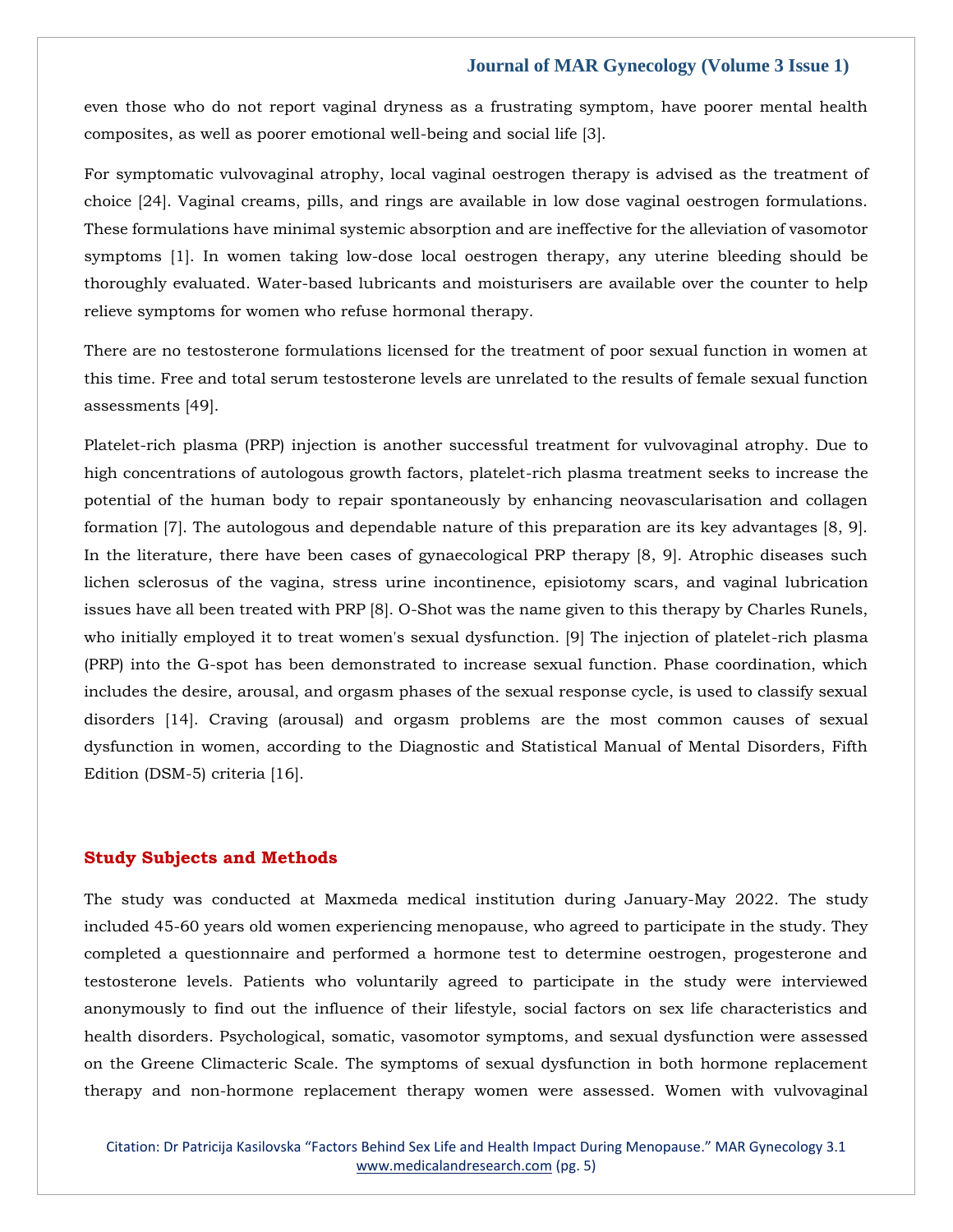atrophy diagnosis were divided into three groups according to the different treatments used in this study: Group 1 – patients treated with hyaluronic acid injection, Group 2 – patients treated with oestrogen suppositories, and Group 3 – patients treated with PRP method.

The study data of the groups were compared to assess how the treatment applied reduced the symptoms of vulvovaginal atrophy, and the effects of such treatment on sex life have been reviewed.

In the course of this study, original questionnaires were prepared based on the analysis of the literature and clinical experience. Only women who met the above requirements were included in the study; they lived a normal life, no other illnesses were ruled out. The women were informed about the risks and benefits of the study, the research procedures, and confidentiality policy.

After completing the questionnaire, a gynaecological examination and hormone tests were performed to assess oestrogen, progesterone and testosterone levels.

Data were analysed using SPSS 23.0 statistical data processing programme and MS Excel 2016. 95% confidence results were calculated for the values of the various parameters. The differences were assessed as statistically significant when the confidence level was p<0.05. The results are presented in tables and diagrams.

## **Results**

A total of 188 women meeting the above criteria participated in the study and completed the questionnaires. After analysing the data of the questionnaires of the women who participated in the study, it was found that 50% (n = 94) have a post-secondary or college education, 42.6% (n = 80) – higher education, and several higher degrees  $-7.4\%$  (n = 14) of the respondents. [Figure 1]



**Figure 1**. Women education

Citation: Dr Patricija Kasilovska "Factors Behind Sex Life and Health Impact During Menopause." MAR Gynecology 3.1 [www.medicalandresearch.com](http://www.medicalandresearch.com/) (pg. 6)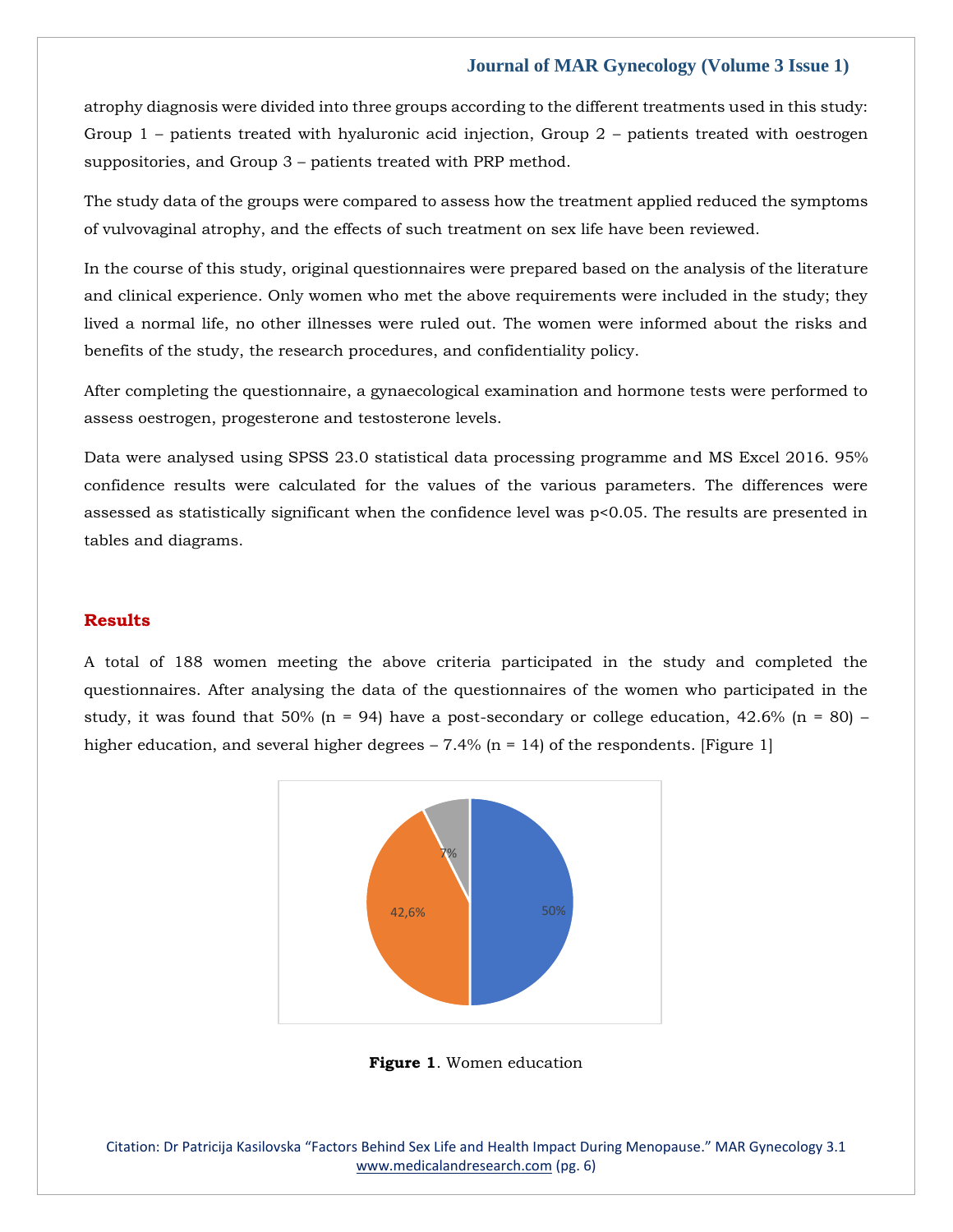The study examined whether giving birth had an effect on the onset of symptoms in women  $(85.1\%$  (n = 160) of all study participants were women who gave birth). It was found that 12.7% (n = 20) of women who have birth have more pronounced vasomotor and psychological symptoms.

Overall, psychological symptoms occurred in 79.7% (n = 150), somatic symptoms – 39.8% (n = 75), vasomotor symptoms – 60.6% (n = 114), sexual dysfunction – 47.3% (n = 89) of women participating in the study. [Table 1]

|        |                                           | Symptoms         |               |           | <b>Sexual</b> |
|--------|-------------------------------------------|------------------|---------------|-----------|---------------|
|        |                                           | <b>Vasomotor</b> | Psychological | Somatic   | dysfunction   |
| Women  | Gave birth $(85, 1\%)$<br>$n = 160$       | 62,2%            | 81,2%         | 50 %      | 50 %          |
|        | birth<br>Never<br>gave<br>$(12,7\%)$ n=20 | 70 %             | 100 %         | 45 %      | 45%           |
| Total: |                                           | 63,3 %           | 83,3 %        | 41,6 %    | 49,9 %        |
|        |                                           | $(n=180)$        | $(n=180)$     | $(n=180)$ | $(n=180)$     |

**Table 1**. Distribution of symptoms in different groups according to whether the woman had given birth or not.

When assessing the duration of menopause, an association between the duration of menopause and sexual dysfunction was found (p<0.05), and such an association was also observed due to lower oestrogen levels. [Table 2]

| <b>Menopause duration</b> | <b>Sexual dysfunction</b> |  |  |
|---------------------------|---------------------------|--|--|
| $1-5$ years               | 43,1%                     |  |  |
| $5-10$ years              | 75 %                      |  |  |

**Table 2** Manifestation of sexual dysfunction depending on the duration of menopause.

Smoking and alcohol consumption contributed to vasomotor and psychological symptoms. 30.3% (n = 57) of the respondents indicated that they smoked and had a statistically significant increase in vasomotor and psychological symptoms (p<0.05). Assessing the impact of alcohol consumption on quality of life, it was observed that women who used alcohol in moderation and regularly  $(73.4\%$  (n = 138)) have more pronounced psychological symptoms. The study also looked at the measures the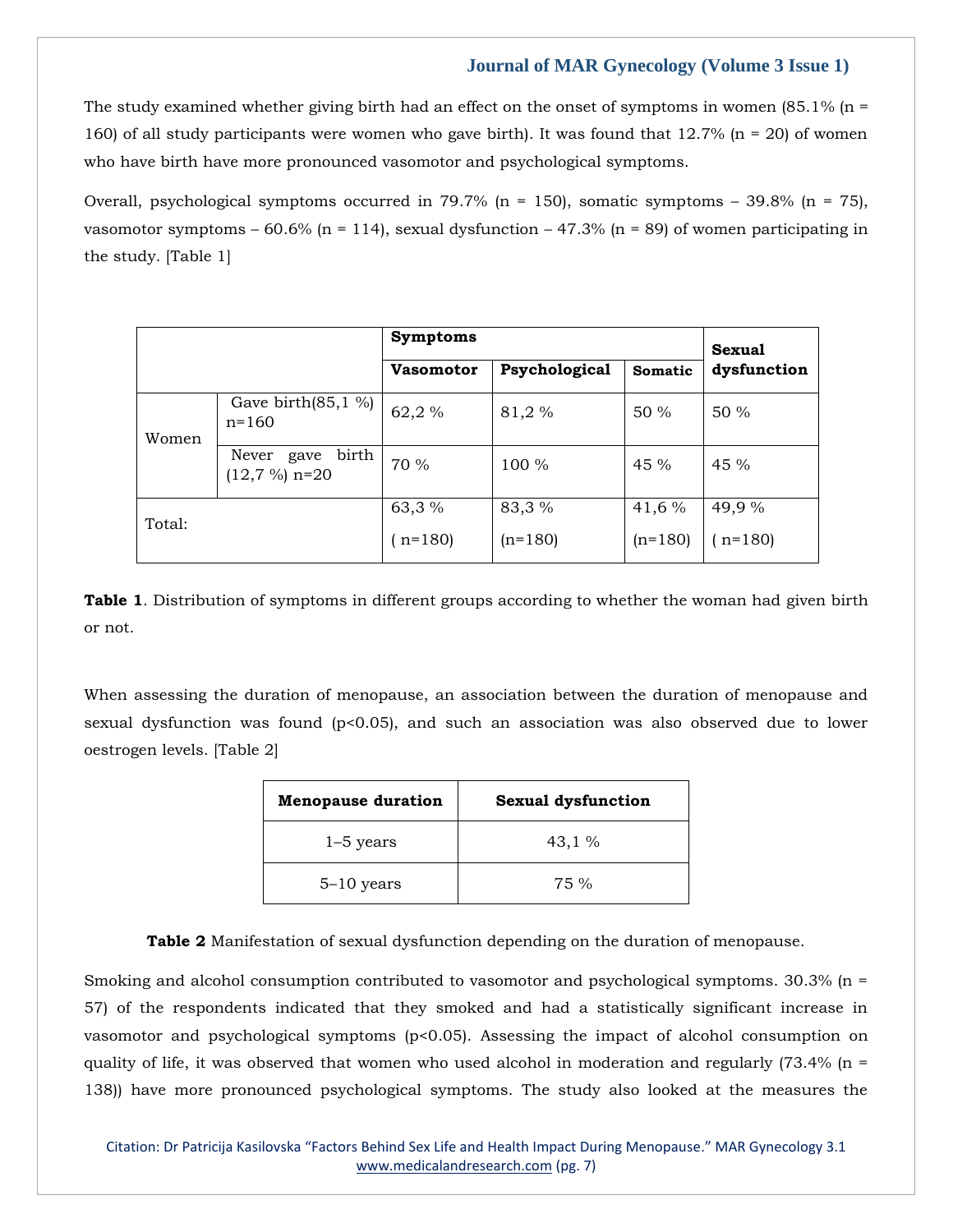patients take to relieve menopausal symptoms. It was found that almost half  $(47.3\%$  (n = 89)) of the respondents prefer HRT. 30.3% ( $n = 57$ ) of women participating in the study did not receive any treatment, and  $37.7\%$  (n = 42) prefer herbal preparations.

The results of the study showed that women with higher education (90% (n = 72)) were more likely to choose HRT, while women with post-secondary education were less likely to choose this therapy (18%  $(n = 17)$ ). Assessing the symptoms of sexual dysfunction, it was found that women who received HRT had fewer symptoms of sexual dysfunction than those who did not. 16.8% of the respondents (15 patients) who received the said therapy indicated that they felt less sexual arousal, and 81.6% of the respondents (40 patients) who did not receive the said therapy indicated that they felt less sexual arousal and experienced orgasmic disorders during sexual intercourse. Assessing the age of sexual partners, it was observed that women with younger partners (30-40 years) have better quality sexual intercourse. Vulvovaginal atrophy occurred in 52.6% (n = 99) of patients. Low oestrogen levels and testosterone levels were found to have no effect on vulvovaginal atrophy. Women with vulvovaginal atrophy diagnosis were divided into three groups according to the different treatments used in this study: 47 patients (47.4%) were treated with hyaluronic acid injection,  $32.3\%$  (n = 32) – with oestrogen vaginal suppositories and PRP method was used in 20.2% ( $n = 20$ ) of patients. All patients complained of vaginal dryness, 78.7%  $(n = 78)$  reported having painful sexual intercourse, 49.4%  $(n = 49)$  had a burning sensation in the vagina. Hyaluronic acid injection was found to reduce vaginal dryness in 91.4% ( $n = 43$ ), oestrogen vaginal suppositories – in 78.1% (n = 25), and PRP – in 50% (n = 10) of the cases.

## **Discussion**

Age, BMI, marital status, sexual activity, place of residence, occupation, socioeconomic environment, education, sexual trauma and urogenital surgery, psychological issues, and so on all influence women's sexual performance. The age, BMI, occupation, and education of a partner all have an impact on a woman's sexual activity [19].

In a Chinese study, women aged 56-60 showed lower sexual desire than women aged 45-55, while older study participants had higher vaginal dryness and dyspareunia [20]. Women's sexual desire is said to be influenced by their age. It's also worth noting that a partner, alcohol usage, vaginal dryness, dyspareunia, depressed symptoms, and psychotropic drug use have all been linked to sexual dysfunction in middle-aged women [21].

Another 2020 study of Australian women (aged 40-65) found that 69.3 percent had poor sexual desire and that the following characteristics were related with it: vaginal dryness, pain during or after sexual intercourse, moderate to severe depressive symptoms, and the use of psychotropic medicines [22].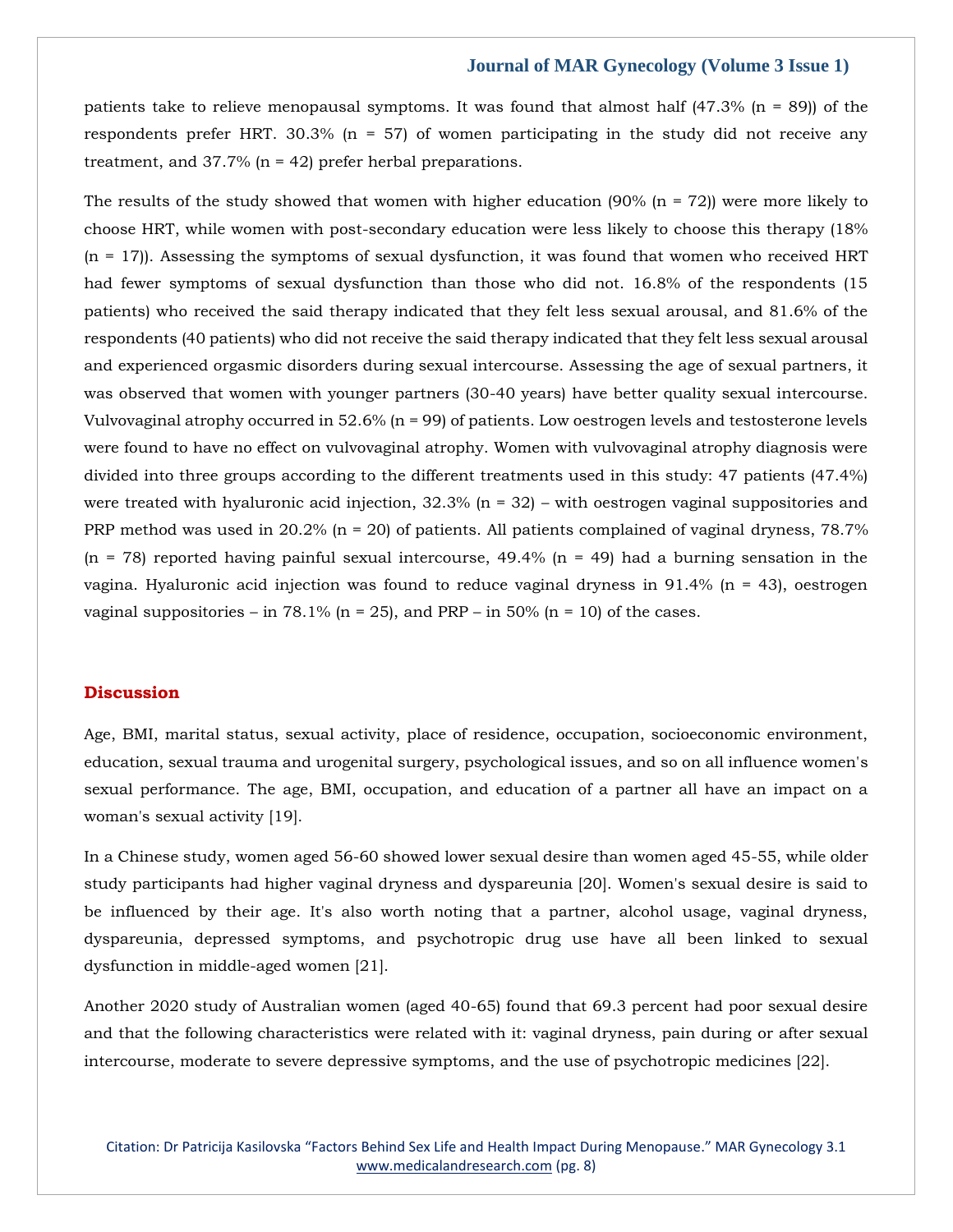According to a global assessment, research on menopause and sexuality in recent years has primarily focused on oestrogen shortage and local or systemic replacement. Androgens, on the other hand, have recently resurfaced as important regulators of female sexual health. Studies show that oestrogens and androgens have a synergic, stimulatory effect on the female sexual response, boosting sexual desire via a complex network of neurotransmitters and a balance of excitatory and inhibitory signals [23].

The new term genitourinary syndrome of menopause now includes vaginal atrophy. Vulvovaginal atrophy, urogenital atrophy, and atrophic vaginitis are all signs of this condition. A decrease in estrogenic stimulation of the urogenital tissues is the most common of genitourinary syndrome. Ale, dry, smooth, shiny tissue or enhanced visibility of blood vessels (erythema, petechiae, or increased vascular visibility) are the most prevalent indications of vaginal atrophy [25].

Systemic (oral oestrogens) or local (intravaginal (local) oestrogen, oestrogen-containing intravaginal ring, and vaginal dehydroepiandrosterone (DHEA, testosterone)) HRT is available. Systemic HRT improves symptoms in 75 percent of cases, while local therapies relieve symptoms in 80-90 percent of cases, according to studies. Although the adverse effects are comparable, local treatment is considered to be safer than systemic treatment [26]. In the differential diagnosis, vulvovaginitis, including candidiasis, bacterial vaginosis, sexually trasmitted diseases: ermatological problems such as lichen planus, lichen sclerosis, or stimuli-induced inflammation, and urinary tract infections or cancers should be rulled out.[27]

Another study that involved the treatment of 26 women is also worth mentioning. Vulvovaginal atrophy (VVA) was found in these women, and they were followed up on six and twelve months after treatment. Injections of deep intradermal hyaluronic acid were given on a monthly basis. The most prevalent sexual issue was dyspareunia during intercourse, however hyaluronic injections were successful in alleviating all reported gynaecological symptoms. When it comes to assisting women with VVA, this medication is both safe and effective, so it can be used as one of numerous options. Hyaluronic acid can also be given to women with oncological disorders who are unable to take oestrogen medications because of its pharmacologic qualities and safety [11].

Also, a 56,000-member probability-selected Internet panel projectable to the whole US population, performed an online survey of women in the United States about Vulvar and vaginal atrophy in postmenopausal women, the results showed that dryness (55%) was the most prevalent VVA symptom, followed by dyspareunia (44%), and irritation (44%). (37 percent). In 59 percent of the participants, VVA symptoms interfered with their enjoyment of sex. [32] Similar results have showed also our study where all of the patients complained of vaginal dryness,  $78.7\%$  (n = 78) reported having painful sexual intercourse,  $49.4\%$  (n = 49) had a burning sensation in the vagina. Another one REVIVE survey's goal was to gain a better understanding of vulvovaginal atrophy throughout Europe (VVA), a total of 3768 postmenopausal women were surveyed in an online internet-based study done in Italy, Germany, Spain,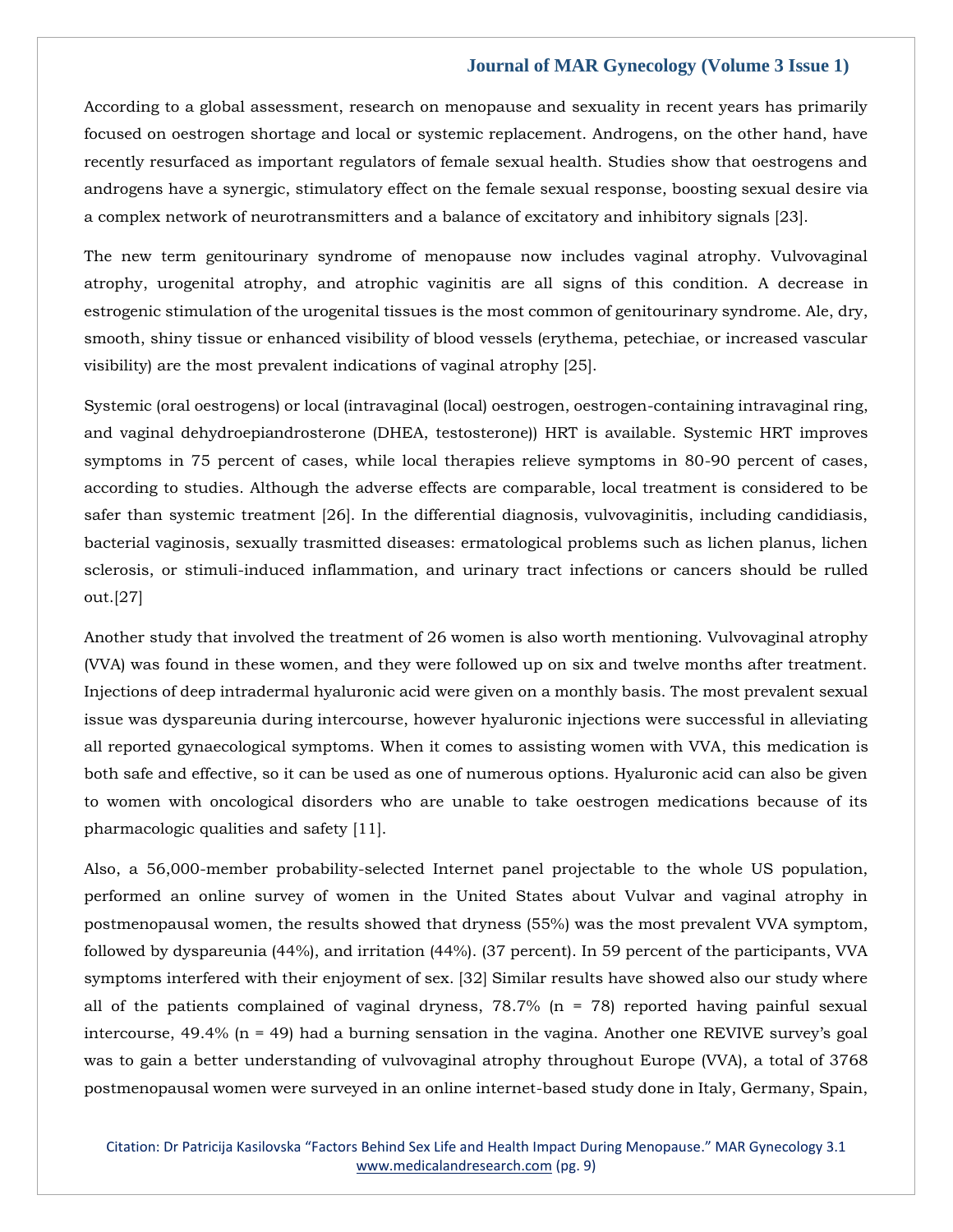and the United Kingdom (age: 45-75 years) and the results appeared again similar to our study, that confirm of having a major influence on quality of life and sexual life. Nevertheless, underdiagnosed and undertreated, with a high degree of dissatisfaction with real available remedies. [33] According to our study we suggest a hyaluronic injection and the use of platelet-rich plasma may as an alternative treatment for vulvovaginal atrophy in women who do not want hormone therapy and was found to reduce vaginal dryness in 91.4% (n = 43), oestrogen vaginal suppositories – in 78.1% (n = 25), and PRP – in  $50\%$  (n = 10) of the cases.

In another one study a semi-structured interview and purposive sample method were used to choose 13 midwives and 12 general practitioners for a descriptive exploratory qualitative study on how the aging process affects sexual life. The study was approved by the Ethics Committee of Mashhad University of Medical Sciences. The results showed that Most men's sexual expectations have changed as a result of satellite programs and young couple romantic habits, resulting in increased sexual disharmony. Some men want their wives to act flirtatiously, as young couples do, or to emulate activities seen on television, but most women refuse, causing considerable agony to their spouse. [34] Similar results have shown our study, women who were used to have sexual intercouse with younger partners were more sattisfied as the younger and more energetic partner made them feel more coveted and elder ones made them feel unaware of sexual expectations of one's partner.

## **Conclusion**

Smoking and alcohol consumption affect the onset of vasomotor and psychological symptoms. 57 patients participating in the study indicated that they smoked and had a statistically significant increase in vasomotor and psychological symptoms (p<0.05). 138 patients who reported alcohol use, were more likely to experience psychological symptoms. These symptoms were also more pronounced in women who did not give birth.

The symptoms of sexual dysfunction were more pronounced in women with a menopausal period of more than five years.

The symptoms of sexual dysfunction are less pronounced with hormone replacement therapy.

Hyaluronic injections and the use of platelet-rich plasma may be an alternative treatment for vuvlovaginal atrophy in women who do not want hormone therapy.

The age of the sexual partner affects the quality of sex life. Women with younger partners (30-40 years) have a better sexual intercourse.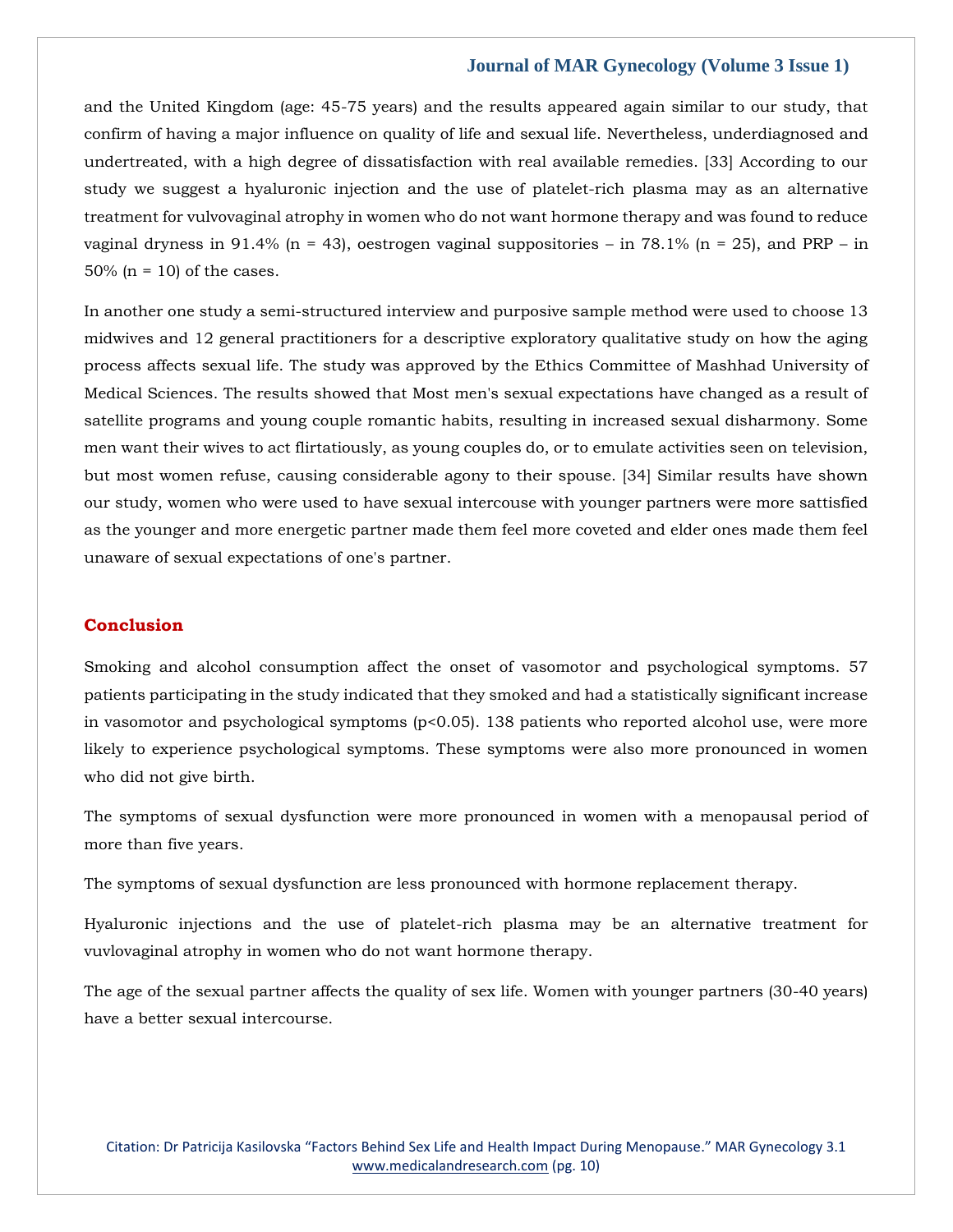## **References**

1. Management of symptomatic vulvovaginal atrophy: 2013 position statement of The North American Menopause Society. Menopause. 2013;20(9):888–902. quiz 903–4. [\[PubMed\]](https://www.ncbi.nlm.nih.gov/pubmed/23985562) [\[Google Scholar\]](https://scholar.google.com/scholar_lookup?journal=Menopause&title=Management+of+symptomatic+vulvovaginal+atrophy:+2013+position+statement+of+The+North+American+Menopause+Society&volume=20&issue=9&publication_year=2013&pages=888-902&pmid=23985562&).

2. A study on women's health information needs in menopausal age [BMC Womens Health.](https://www.ncbi.nlm.nih.gov/pmc/articles/PMC8712206/) 2021; 21: 434. Published online 2021 Dec 28. doi: [10.1186/s12905-021-01582-0.](https://dx.doi.org/10.1186/s12905-021-01582-0)

3. Hess R, et al. The impact of menopause on health-related quality of life: results from the STRIDE longitudinal study. Qual Life Res. 2012;21(3):535–44. [\[PMC free article\]](https://www.ncbi.nlm.nih.gov/pmc/articles/PMC3252474/) [\[PubMed\]](https://www.ncbi.nlm.nih.gov/pubmed/21755412) [\[Google Scholar\]](https://scholar.google.com/scholar_lookup?journal=Qual+Life+Res&title=The+impact+of+menopause+on+health-related+quality+of+life:+results+from+the+STRIDE+longitudinal+study&author=R+Hess&volume=21&issue=3&publication_year=2012&pages=535-44&pmid=21755412&).

4. Kingsberg SA, et al. Vulvar and vaginal atrophy in postmenopausal women: findings from the REVIVE (REal Women's VIews of Treatment Options for Menopausal Vaginal ChangEs) survey. J Sex Med. 2013;10(7):1790–9. [\[PubMed\]](https://www.ncbi.nlm.nih.gov/pubmed/23679050) [\[Google Scholar\]](https://scholar.google.com/scholar_lookup?journal=J+Sex+Med&title=Vulvar+and+vaginal+atrophy+in+postmenopausal+women:+findings+from+the+REVIVE+(REal+Women%E2%80%99s+VIews+of+Treatment+Options+for+Menopausal+Vaginal+ChangEs)+survey&author=SA+Kingsberg&volume=10&issue=7&publication_year=2013&pages=1790-9&pmid=23679050&).

5. El Khoudary SR, Greendale G, Crawford SL, Avis NE, Brooks MM, Thurston RC, Karvonen-Gutierrez C, Waetjen LE, Matthews K. The menopause transition and women's health at midlife: a progress report from the Study of Women's Health Across the Nation (SWAN) Menopause (New York, NY) 2019;**26**(10):1213–1227. [\[PMC free article\]](https://www.ncbi.nlm.nih.gov/pmc/articles/PMC6784846/) [\[PubMed\]](https://www.ncbi.nlm.nih.gov/pubmed/31568098) [\[Google Scholar\]](https://scholar.google.com/scholar_lookup?journal=Menopause+(New+York,+NY)&title=The+menopause+transition+and+women).

6. Menopause 101: A primer for the perimenopausal [https://www.menopause.org/for](https://www.menopause.org/for-women/menopauseflashes/menopause-symptoms-and-treatments/menopause-101-a-primer-for-the-perimenopausal)[women/menopauseflashes/menopause-symptoms-and-treatments/menopause-101-a-primer-for-the](https://www.menopause.org/for-women/menopauseflashes/menopause-symptoms-and-treatments/menopause-101-a-primer-for-the-perimenopausal)[perimenopausal.](https://www.menopause.org/for-women/menopauseflashes/menopause-symptoms-and-treatments/menopause-101-a-primer-for-the-perimenopausal)

7. Tian J, Cheng LH, Cui X, Lei XX, Tang JB, Cheng B. Application of standardized platelet-rich plasma in elderly patients with complex wounds. Wound Repair Regen. 2019;27:268–76. [\[PubMed\]](https://www.ncbi.nlm.nih.gov/pubmed/30693614) [\[Google](https://scholar.google.com/scholar_lookup?journal=Wound+Repair+Regen&title=Application+of+standardized+platelet-rich+plasma+in+elderly+patients+with+complex+wounds&author=J+Tian&author=LH+Cheng&author=X+Cui&author=XX+Lei&author=JB+Tang&volume=27&publication_year=2019&pages=268-76&pmid=30693614&)  [Scholar\]](https://scholar.google.com/scholar_lookup?journal=Wound+Repair+Regen&title=Application+of+standardized+platelet-rich+plasma+in+elderly+patients+with+complex+wounds&author=J+Tian&author=LH+Cheng&author=X+Cui&author=XX+Lei&author=JB+Tang&volume=27&publication_year=2019&pages=268-76&pmid=30693614&).

8. Neto JB. O-Shot: Platelet rich plasma in intimate female treatment. J Women's Health Care. 2017;6:395.[\[Google Scholar\]](https://scholar.google.com/scholar_lookup?journal=J+Women%E2%80%99s+Health+Care&title=O-Shot:+Platelet+rich+plasma+in+intimate+female+treatment&author=JB+Neto&volume=6&publication_year=2017&pages=395&).

9. Runels C, Melnick H, Debourbon E, Roy L. A pilot study of the effect of localized injections of autologous platelet rich plasma (PRP) for the treatment of female sexual dysfunction. J Women's Health Care. 2014;3:3–6. [\[Google Scholar\]](https://scholar.google.com/scholar_lookup?journal=J+Women%E2%80%99s+Health+Care&title=A+pilot+study+of+the+effect+of+localized+injections+of+autologous+platelet+rich+plasma+(PRP)+for+the+treatment+of+female+sexual+dysfunction&author=C+Runels&author=H+Melnick&author=E+Debourbon&author=L+Roy&volume=3&publication_year=2014&pages=3-6&).

10. Simon JA, et al. Vaginal health in the United States: results from the Vaginal Health: Insights, Views & Attitudes survey. Menopause. 2013;20(10):1043–8. [\[PubMed\]](https://www.ncbi.nlm.nih.gov/pubmed/23571518) [\[Google Scholar\]](https://scholar.google.com/scholar_lookup?journal=Menopause&title=Vaginal+health+in+the+United+States:+results+from+the+Vaginal+Health:+Insights,+Views+&+Attitudes+survey&author=JA+Simon&volume=20&issue=10&publication_year=2013&pages=1043-8&pmid=23571518&).

11. [Elisabetta Garavaglia,](https://www.ncbi.nlm.nih.gov/pubmed/?term=Garavaglia%20E%5bAuthor%5d&cauthor=true&cauthor_uid=33304110)1 [Cinzia Sala,](https://www.ncbi.nlm.nih.gov/pubmed/?term=Sala%20C%5bAuthor%5d&cauthor=true&cauthor_uid=33304110)2 [Manuela Busato,](https://www.ncbi.nlm.nih.gov/pubmed/?term=Busato%20M%5bAuthor%5d&cauthor=true&cauthor_uid=33304110)1 [Gilberto Bellia,](https://www.ncbi.nlm.nih.gov/pubmed/?term=Bellia%20G%5bAuthor%5d&cauthor=true&cauthor_uid=33304110)3 [Nadia](https://www.ncbi.nlm.nih.gov/pubmed/?term=Tamburlin%20N%5bAuthor%5d&cauthor=true&cauthor_uid=33304110)  [Tamburlin,](https://www.ncbi.nlm.nih.gov/pubmed/?term=Tamburlin%20N%5bAuthor%5d&cauthor=true&cauthor_uid=33304110)1 and [Alberto Massirone1](https://www.ncbi.nlm.nih.gov/pubmed/?term=Massirone%20A%5bAuthor%5d&cauthor=true&cauthor_uid=33304110). First Use of Thermal Stabilized Hyaluronic Acid Injection in One-

Citation: Dr Patricija Kasilovska "Factors Behind Sex Life and Health Impact During Menopause." MAR Gynecology 3.1 [www.medicalandresearch.com](http://www.medicalandresearch.com/) (pg. 11)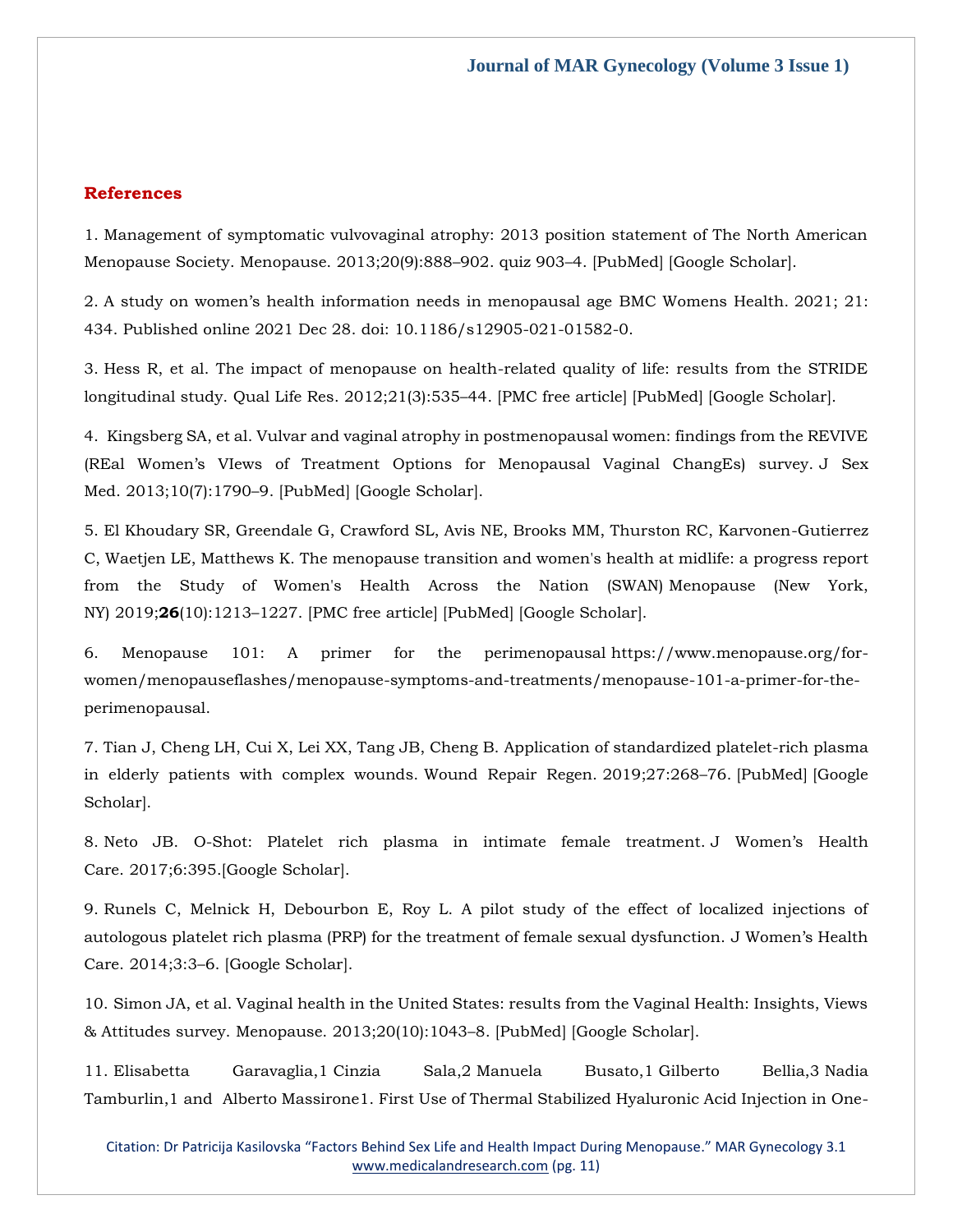Year Follow-Up Patients with Genitourinary Syndrome. Published online 2020 Dec 4. doi: [10.2147/MDER.S275966.](https://dx.doi.org/10.2147/MDER.S275966) Obstet Gynaecol. 2017; **38**(3):170– 179. doi: 10.1080/0167482X.2017.1291624. [\[PubMed\]](https://www.ncbi.nlm.nih.gov/pubmed/28351196) [\[CrossRef\]](https://dx.doi.org/10.1080/0167482X.2017.1291624) [\[Google Scholar\]](https://scholar.google.com/scholar_lookup?journal=J+Psychosom+Obstet+Gynaecol&title=Menopausal+syndrome+limited+to+hot+flushes+and+sweating+a+representative+survey+study&author=K+Weidner&author=I+Croy&author=T+Siepmann&author=E+Br%C3%A4hler&author=M+Beutel&volume=38&issue=3&publication_year=2017&pages=170-179&pmid=28351196&doi=10.1080/0167482X.2017.1291624&)

12. Thurston RC, Joffe H. Vasomotor symptoms and menopause: findings from the Study of Women's Health across the Nation. Obstet Gynecol Clin North Am. 2011;**38**(3):489–501. doi: 10.1016/j.ogc.2011.05.006. [\[PMC free article\]](https://www.ncbi.nlm.nih.gov/pmc/articles/PMC3185243/) [\[PubMed\]](https://www.ncbi.nlm.nih.gov/pubmed/21961716) [\[CrossRef\]](https://dx.doi.org/10.1016/j.ogc.2011.05.006) [\[Google Scholar\]](https://scholar.google.com/scholar_lookup?journal=Obstet+Gynecol+Clin+North+Am&title=Vasomotor+symptoms+and+menopause:+findings+from+the+Study+of+Women).

13. Freeman EW, Sammel MD, Sanders RJ. Risk of long-term hot flashes after natural menopause: evidence from the Penn Ovarian Aging Study cohort. Menopause (New York, NY) 2014;21(9):924–932. doi: 10.1097/GME.0000000000000196. [\[PMC free article\]](https://www.ncbi.nlm.nih.gov/pmc/articles/PMC4574289/) [\[PubMed\]](https://www.ncbi.nlm.nih.gov/pubmed/24473530) [\[CrossRef\]](https://dx.doi.org/10.1097/GME.0000000000000196) [\[Google Scholar\]](https://scholar.google.com/scholar_lookup?journal=Menopause+(New+York,+NY)&title=Risk+of+long-term+hot+flashes+after+natural+menopause:+evidence+from+the+Penn+Ovarian+Aging+Study+cohort&author=EW+Freeman&author=MD+Sammel&author=RJ+Sanders&volume=21&issue=9&publication_year=2014&pages=924-932&doi=10.1097/GME.0000000000000196&).

14. Puppo V. Anatomy and physiology of the clitoris, vestibular bulbs, and labia minora with a review of the female orgasm and the prevention of female sexual dysfunction. Clin Anat. 2013;26:134– 52. [\[PubMed\]](https://www.ncbi.nlm.nih.gov/pubmed/23169570) [\[Google Scholar\]](https://scholar.google.com/scholar_lookup?journal=Clin+Anat&title=Anatomy+and+physiology+of+the+clitoris,+vestibular+bulbs,+and+labia+minora+with+a+review+of+the+female+orgasm+and+the+prevention+of+female+sexual+dysfunction&author=V+Puppo&volume=26&publication_year=2013&pages=134-52&pmid=23169570&).

15. Du H-S, Ma J-J, Li M. High-quality Health Information Provision for Stroke Patients. Chin Med J (Engl) 2016; 129(17):2115–2122. doi: 10.4103/0366-6999.189065. [\[PMC free article\]](https://www.ncbi.nlm.nih.gov/pmc/articles/PMC5009598/) [\[PubMed\]](https://www.ncbi.nlm.nih.gov/pubmed/27569241) [\[CrossRef\]](https://dx.doi.org/10.4103/0366-6999.189065) [\[Google Scholar\]](https://scholar.google.com/scholar_lookup?journal=Chin+Med+J+(Engl)&title=High-quality+Health+Information+Provision+for+Stroke+Patients&author=H-S+Du&author=J-J+Ma&author=M+Li&volume=129&issue=17&publication_year=2016&pages=2115-2122&pmid=27569241&doi=10.4103/0366-6999.189065&).

16. American College of Obstetricians and Gynecologists Committee on Practice Bulletins-Gynecology. ACOG PRACTICE bulletin No. 119: Female sexual dysfunction. Obstet Gynecol. 2011;117:996– 1007.[\[PubMed\]](https://www.ncbi.nlm.nih.gov/pubmed/21422879) [\[Google Scholar\]](https://scholar.google.com/scholar_lookup?journal=Obstet+Gynecol&title=ACOG+PRACTICE+bulletin+No.+119:+Female+sexual+dysfunction&volume=117&publication_year=2011&pages=996-1007&pmid=21422879&).

17. Gebretatyos H, Ghirmai L, Amanuel S, Gebreyohannes G, Tsighe Z, Tesfamariam EH. Effect of health education on knowledge and attitude of menopause among middle-age teachers. BMC Womens Health. 2020;**20**(1):232. doi: 10.1186/s12905-020-01095-2. [\[PMC free article\]](https://www.ncbi.nlm.nih.gov/pmc/articles/PMC7552533/) [\[PubMed\]](https://www.ncbi.nlm.nih.gov/pubmed/33046075) [\[CrossRef\]](https://dx.doi.org/10.1186/s12905-020-01095-2) [\[Google Scholar\]](https://scholar.google.com/scholar_lookup?journal=BMC+Womens+Health&title=Effect+of+health+education+on+knowledge+and+attitude+of+menopause+among+middle-age+teachers&author=H+Gebretatyos&author=L+Ghirmai&author=S+Amanuel&author=G+Gebreyohannes&author=Z+Tsighe&volume=20&issue=1&publication_year=2020&pages=232&pmid=33046075&doi=10.1186/s12905-020-01095-2&).

18. Smail L, Jassim GA, Sharaf KI. Emirati Women's knowledge about the menopause and menopausal hormone therapy. Int J Environ Res Public Health. 2020;**17**(13):4875. doi: 10.3390/ijerph17134875.[\[PMC free article\]](https://www.ncbi.nlm.nih.gov/pmc/articles/PMC7369704/) [\[PubMed\]](https://www.ncbi.nlm.nih.gov/pubmed/32640704) [\[CrossRef\]](https://dx.doi.org/10.3390/ijerph17134875) [\[Google Scholar\]](https://scholar.google.com/scholar_lookup?journal=Int+J+Environ+Res+Public+Health&title=Emirati+Women).

19. Moghasemi S, Ozgoli G, Ahmadi F, Simbar M. Sexual experience of Iranian women in their middle life: A qualitative approach. Int J Commun Based Nurs Midwifery. 2018;6(1):47–55. [\[PMC free](https://www.ncbi.nlm.nih.gov/pmc/articles/PMC5747572/)  [article\]](https://www.ncbi.nlm.nih.gov/pmc/articles/PMC5747572/)[\[PubMed\]](https://www.ncbi.nlm.nih.gov/pubmed/29344535) [\[Google Scholar\]](https://scholar.google.com/scholar_lookup?journal=Int+J+Commun+Based+Nurs+Midwifery&title=Sexual+experience+of+Iranian+women+in+their+middle+life:+A+qualitative+approach&author=S+Moghasemi&author=G+Ozgoli&author=F+Ahmadi&author=M+Simbar&volume=6&issue=1&publication_year=2018&pages=47-55&).

20. Zhang C, Cui L, Zhang L, et al. Sexual activity and function assessment in middle-aged Chinese women using the female sexual function index. Menopause. 2017;24(6):669–76. [\[PubMed\]](https://www.ncbi.nlm.nih.gov/pubmed/28072610).

21. Worsley R, Bell RJ, Gartoulla P, Davis SR. Prevalence and predictors of low sexual desire, sexually related personal distress, and hypoactive sexual desire dysfunction in a community-based sample of midlife women. J Sex Med. 2017;14(5):675–86.

Citation: Dr Patricija Kasilovska "Factors Behind Sex Life and Health Impact During Menopause." MAR Gynecology 3.1 [www.medicalandresearch.com](http://www.medicalandresearch.com/) (pg. 12)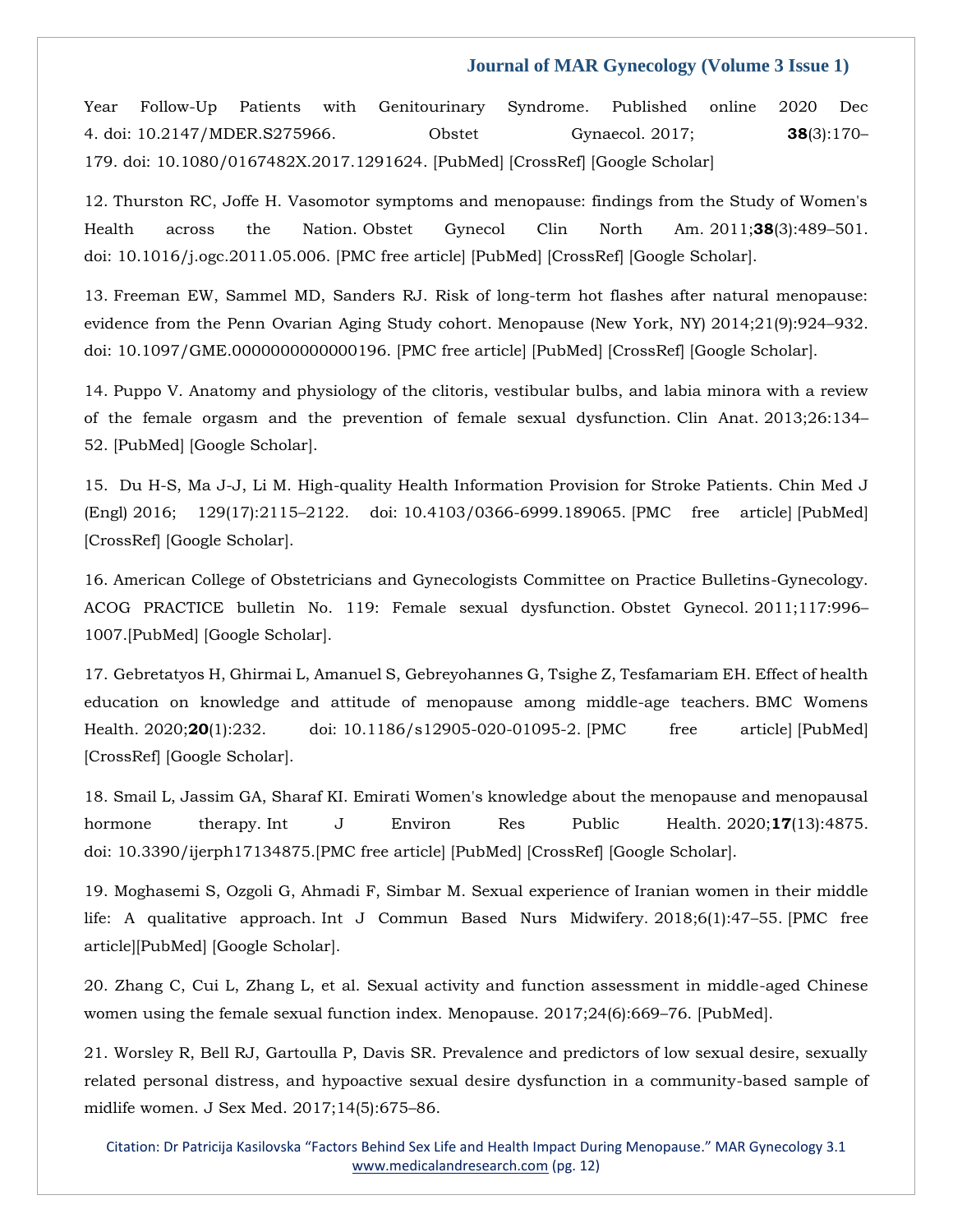22. Worsley R., Bell R.J., Gartoulla P., Davis S.R. Prevalence and predictors of low sexual desire, sexually related personal distress, and hypoactive sexual desire dysfunction in a community-based sample of midlife women. J. Sex. Med. 2017;14:675–686. doi: 10.1016/j.jsxm.2017.03.254. [\[PubMed\]](https://www.ncbi.nlm.nih.gov/pubmed/28499520) [\[CrossRef\]](https://dx.doi.org/10.1016/j.jsxm.2017.03.254) [\[Google Scholar\]](https://scholar.google.com/scholar_lookup?journal=J.+Sex.+Med.&title=Prevalence+and+predictors+of+low+sexual+desire,+sexually+related+personal+distress,+and+hypoactive+sexual+desire+dysfunction+in+a+community-based+sample+of+midlife+women&author=R.+Worsley&author=R.J.+Bell&author=P.+Gartoulla&author=S.R.+Davis&volume=14&publication_year=2017&pages=675-686&pmid=28499520&doi=10.1016/j.jsxm.2017.03.254&).

23. Vignozzi L., Maseroli E. Hormones and sex behaviour. In: Petraglia F., Fauser B.C.J.M., editors. Endocrinology Female Reproductive Dysfunction. Springer; Berlin/Heidelberg, Germany: 2019. in press. [\[Google Scholar\]](https://scholar.google.com/scholar_lookup?title=Endocrinology+Female+Reproductive+Dysfunction&author=L.+Vignozzi&author=E.+Maseroli&publication_year=2019&).

24. North American Menopause, S. The 2012 hormone therapy position statement of: The North American Menopause Society. Menopause. 2012;19(3):257–71. [\[PMC free article\]](https://www.ncbi.nlm.nih.gov/pmc/articles/PMC3443956/) [\[PubMed\]](https://www.ncbi.nlm.nih.gov/pubmed/22367731) [\[Google](https://scholar.google.com/scholar_lookup?journal=Menopause&title=The+2012+hormone+therapy+position+statement+of:+The+North+American+Menopause+Society&volume=19&issue=3&publication_year=2012&pages=257-71&pmid=22367731&)  [Scholar\]](https://scholar.google.com/scholar_lookup?journal=Menopause&title=The+2012+hormone+therapy+position+statement+of:+The+North+American+Menopause+Society&volume=19&issue=3&publication_year=2012&pages=257-71&pmid=22367731&).

25. Balica AC, Cooper AM, McKevitt MK, Schertz K, Wald-Spielman D, Egan S, Bachmann GA. Dyspareunia Related to GSM: Association of Total Vaginal Thickness via Transabdominal Ultrasound. J Sex Med. 2019 Dec;16(12):2038-2042.

26. Vaginal Atrophy Belal Bleibel; Hao Nguyen July 7, 2021.

27. Constantine G, Millheiser LS, Kaunitz AM, Parish SJ, Graham S, Bernick B, Mirkin S. Early onset of action with a 17β-estradiol, softgel, vaginal insert for treating vulvar and vaginal atrophy and moderate to severe dyspareunia. Menopause. 2019 Nov;26(11):1259–1264.

28. Hummelen R, et al. Vaginal microbiome and epithelial gene array in post-menopausal women with moderate to severe dryness. PLoS One. 2011;6(11):e26602. [\[PMC free article\]](https://www.ncbi.nlm.nih.gov/pmc/articles/PMC3206802/) [\[PubMed\]](https://www.ncbi.nlm.nih.gov/pubmed/22073175) [\[Google](https://scholar.google.com/scholar_lookup?journal=PLoS+One&title=Vaginal+microbiome+and+epithelial+gene+array+in+post-menopausal+women+with+moderate+to+severe+dryness&author=R+Hummelen&volume=6&issue=11&publication_year=2011&pages=e26602&pmid=22073175&)  [Scholar\]](https://scholar.google.com/scholar_lookup?journal=PLoS+One&title=Vaginal+microbiome+and+epithelial+gene+array+in+post-menopausal+women+with+moderate+to+severe+dryness&author=R+Hummelen&volume=6&issue=11&publication_year=2011&pages=e26602&pmid=22073175&).

29. Prairie BA, et al. A higher sense of purpose in life is associated with sexual enjoyment in midlife women. Menopause. 2011;18(8):839–44. [\[PMC free article\]](https://www.ncbi.nlm.nih.gov/pmc/articles/PMC3181046/) [\[PubMed\]](https://www.ncbi.nlm.nih.gov/pubmed/21659908) [\[Google Scholar\]](https://scholar.google.com/scholar_lookup?journal=Menopause&title=A+higher+sense+of+purpose+in+life+is+associated+with+sexual+enjoyment+in+midlife+women&author=BA+Prairie&volume=18&issue=8&publication_year=2011&pages=839-44&pmid=21659908&).

30. Tan O, Bradshaw K, Carr BR. Management of vulvovaginal atrophy-related sexual dysfunction in postmenopausal women: an up-to-date review. Menopause. 2012;19(1):109–17. [\[PubMed\]](https://www.ncbi.nlm.nih.gov/pubmed/22011753) [\[Google](https://scholar.google.com/scholar_lookup?journal=Menopause&title=Management+of+vulvovaginal+atrophy-related+sexual+dysfunction+in+postmenopausal+women:+an+up-to-date+review&author=O+Tan&author=K+Bradshaw&author=BR+Carr&volume=19&issue=1&publication_year=2012&pages=109-17&pmid=22011753&)  [Scholar\]](https://scholar.google.com/scholar_lookup?journal=Menopause&title=Management+of+vulvovaginal+atrophy-related+sexual+dysfunction+in+postmenopausal+women:+an+up-to-date+review&author=O+Tan&author=K+Bradshaw&author=BR+Carr&volume=19&issue=1&publication_year=2012&pages=109-17&pmid=22011753&).

31. Wysocki S, Kingsberg S, Krychman M. Management of Vaginal Atrophy: Implications from the REVIVE Survey. Clin Med Insights Reprod Health. 2014;8:23–30. [\[PMC free article\]](https://www.ncbi.nlm.nih.gov/pmc/articles/PMC4071759/) [\[PubMed\]](https://www.ncbi.nlm.nih.gov/pubmed/24987271) [\[Google](https://scholar.google.com/scholar_lookup?journal=Clin+Med+Insights+Reprod+Health&title=Management+of+Vaginal+Atrophy:+Implications+from+the+REVIVE+Survey&author=S+Wysocki&author=S+Kingsberg&author=M+Krychman&volume=8&publication_year=2014&pages=23-30&pmid=24987271&)  [Scholar\]](https://scholar.google.com/scholar_lookup?journal=Clin+Med+Insights+Reprod+Health&title=Management+of+Vaginal+Atrophy:+Implications+from+the+REVIVE+Survey&author=S+Wysocki&author=S+Kingsberg&author=M+Krychman&volume=8&publication_year=2014&pages=23-30&pmid=24987271&).

32. [Sheryl A Kingsberg](https://pubmed.ncbi.nlm.nih.gov/?term=Kingsberg+SA&cauthor_id=23679050) [1,](https://pubmed.ncbi.nlm.nih.gov/23679050/#affiliation-1) [Susan Wysocki,](https://pubmed.ncbi.nlm.nih.gov/?term=Wysocki+S&cauthor_id=23679050) [Leslie Magnus,](https://pubmed.ncbi.nlm.nih.gov/?term=Magnus+L&cauthor_id=23679050) [Michael L Krychman.](https://pubmed.ncbi.nlm.nih.gov/?term=Krychman+ML&cauthor_id=23679050) J Sex Med. 2013 Jul;10(7):1790-9. doi: 10.1111/jsm.12190. Epub 2013 May 16.

33. [R E Nappi](https://pubmed.ncbi.nlm.nih.gov/?term=Nappi+RE&cauthor_id=26581580) [1,](https://pubmed.ncbi.nlm.nih.gov/26581580/#affiliation-1) [S Palacios](https://pubmed.ncbi.nlm.nih.gov/?term=Palacios+S&cauthor_id=26581580) [2,](https://pubmed.ncbi.nlm.nih.gov/26581580/#affiliation-2) [N Panay](https://pubmed.ncbi.nlm.nih.gov/?term=Panay+N&cauthor_id=26581580) [3,](https://pubmed.ncbi.nlm.nih.gov/26581580/#affiliation-3) [M Particco](https://pubmed.ncbi.nlm.nih.gov/?term=Particco+M&cauthor_id=26581580) [4,](https://pubmed.ncbi.nlm.nih.gov/26581580/#affiliation-4) [M L Krychman](https://pubmed.ncbi.nlm.nih.gov/?term=Krychman+ML&cauthor_id=26581580) [5](https://pubmed.ncbi.nlm.nih.gov/26581580/#affiliation-5) climacteric 2016 Apr;19(2):188-97. doi: 10.3109/13697137.2015.1107039. Epub 2015 Nov 19.

Citation: Dr Patricija Kasilovska "Factors Behind Sex Life and Health Impact During Menopause." MAR Gynecology 3.1 [www.medicalandresearch.com](http://www.medicalandresearch.com/) (pg. 13)